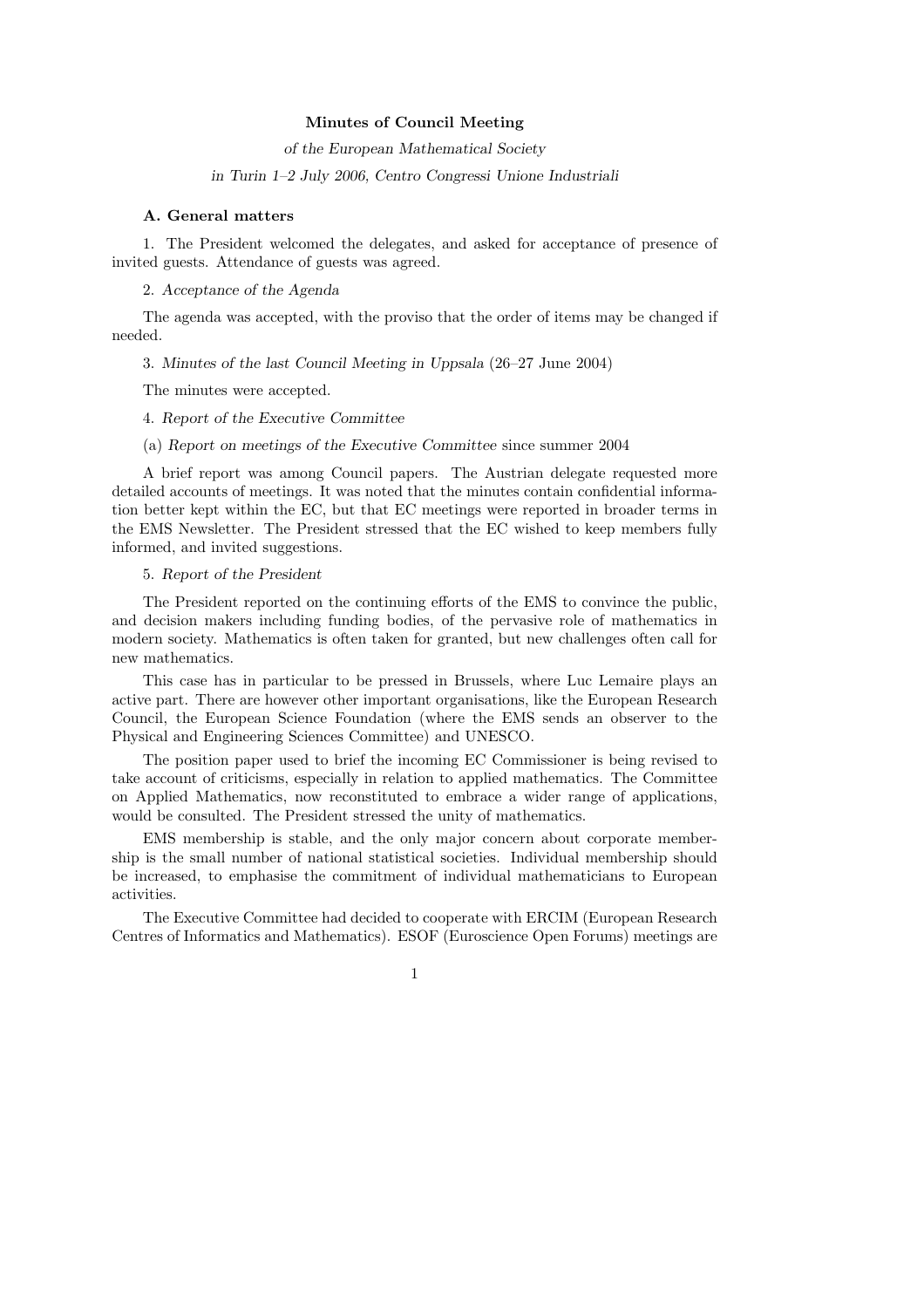a good forum to publicize mathematics and the EMS aims at being present at future meetings. EMS is involved in the Abel Prize by proposing candidates for the Prize Committee.

EMS has acquired eu-domain names, and the EC is trying to explore the best way to use them.

The previous Publicity Officer, David Salinger, was an imaginative and energetic publicity officer and thanks were extended to him.

Finally, the President reported with regret the forthcoming retirement of Tuulikki Mäkeläinen as Helsinki Secretary, and thanked her for her loyal and efficient work for the Society since its earliest years. The new Helsinki Secretary, Riitta Ulmanen, was introduced to the Council.

### (a) Individual membership

Martin Raussen had prepared a chart of individual members by countries, giving the EMS individual members per capita in each country. The chart showed great variability within countries. The President urged Council delegates to try to urge their colleagues to join EMS. The President encouraged member societies to translate the paper "A dozen reasons to join the European Mathematical Society" into national languages and distribute it among the national membership. The EMS urges the member societies to make it easy to become individual EMS members and pay membership dues. The number of individual members of the EMS is considered very important.

## 6. Financial matters

- (a) Report of the Treasurer
- (b) Financial statements and auditors' reports for 2004 and 2005

The Treasurer commented on the financial reports and clarified the financial results of the years 2004 and 2005. A delegate pointed out that in the English version of the Auditors' report for the year 2005 was once erroneously given as 2004.

The Financial Statements for the years 2004 ans 2005 were approved.

(c) Budget and membership fees, 2007 and 2008, as proposed by the Executive Committee

Olli Martio presented the proposal of the Executive Committee and gave the reasons for proposing the increase in unit fees. The aim is to increase the reserve fund.

It was agreed to raise the unit fee, denoted y, for individual members to EUR 22, and to increase basic fee for corporate members, denoted  $x$ , to EUR 400. The EC proposal was accepted by a large majority on a show of hands.

The budget proposal was accepted.

- 7. Membership items
- (a) Change of class of corporate members

The Polish Mathematical Society had asked to be moved from Class 2 to Class 3, beginning on 1 January 2007. The Executive Committee recommended the upgrade.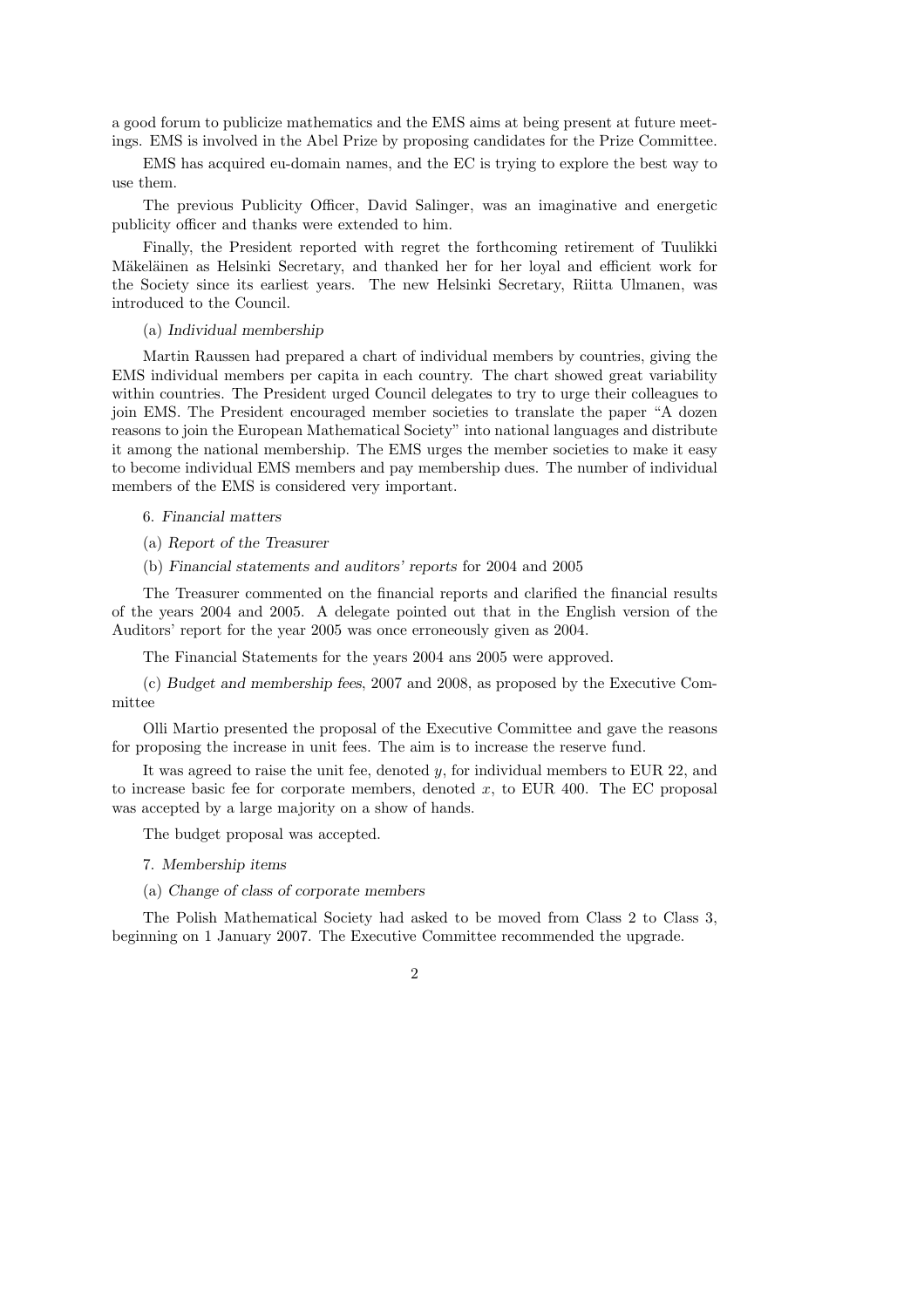The Council agreed to move the Polish Mathematical Society to Class 3 from 1 January 2007.

(b) Election of corporate members: Full and Institutional Members

No new applications had been received.

(c) Reciprocity memberships

No new proposals had been received.

(d) Cancellation of membership

Kharkov Mathematical Society

The Kharkov Mathematical Society had informed Council that it withdraws from the Society due to economic difficulties.

Council accepted the withdrawal with regret.

Voronez Mathematical Society

The Council had been informed that the Voronez Mathematical Society had ceased to exist and its activities had been taken by the Research Institute of Mathematics at Voronez University.

Council decided to remove the Voronez Mathematical Society from the membership list.

# B. Elections

8. Elections to Executive Committee:

The President proposed to vote on each position separately.

(a) President

The Executive Committee had proposed Ari Laptev as President.

There were no other nominations and Ari Laptev was unanimously elected as President of EMS. He accepted.

(b) Vice-President

The Executive Committee had proposed Helge Holden as Vice-President.

There were no other nominations and Helge Holden was unanimously elected as Vice-President of EMS. He accepted.

# (c) Secretary

The Executive Committee had proposed Stephen Huggett as Secretary.

There were no other nominations and Stephen Huggett was elected with all votes in favour, one abstention. He accepted.

(d) Treasurer

The Executive Committee had proposed Jouko Väänänen as Treasurer.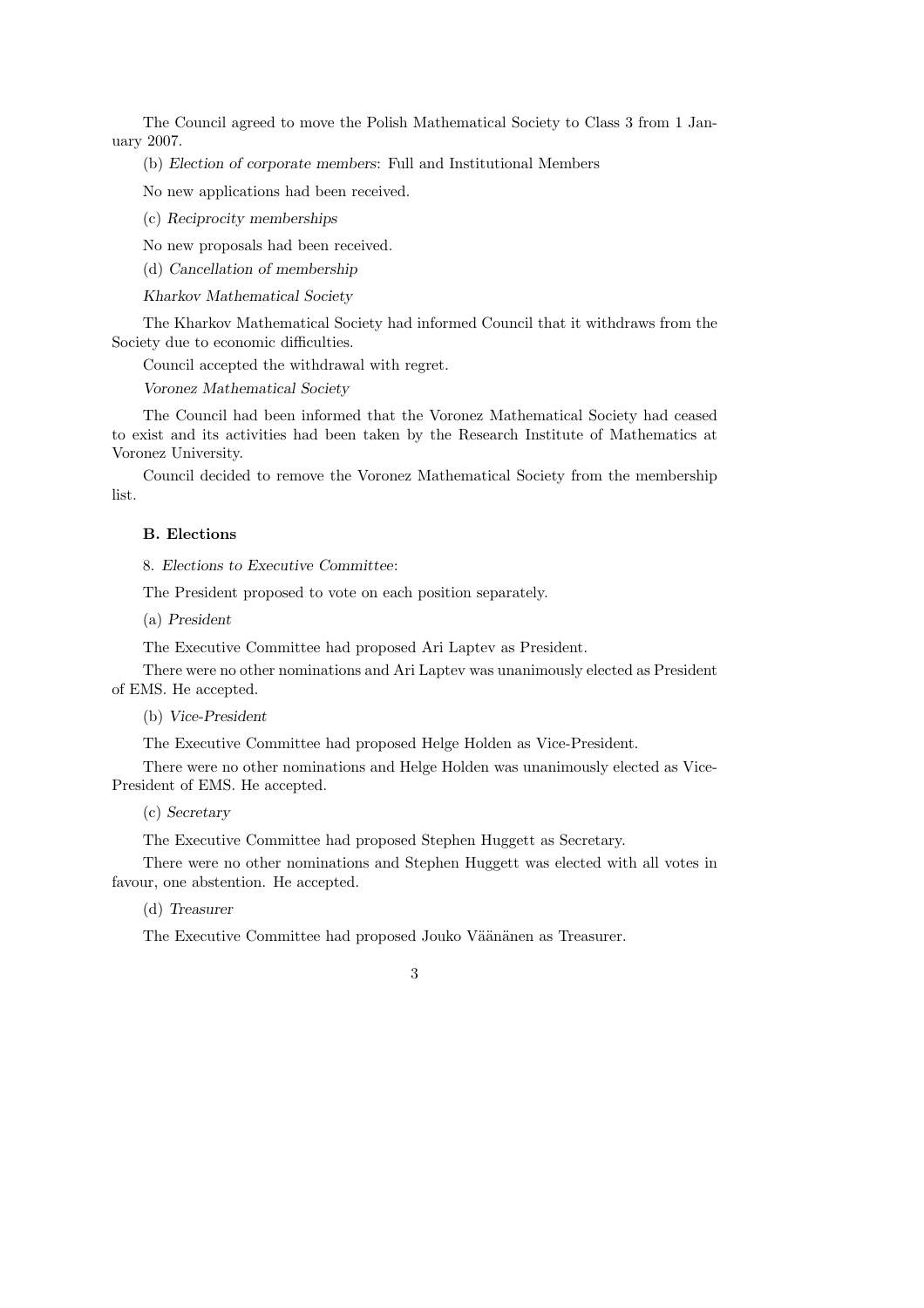There were no other nominations and Jouko Väänänen was unanimously elected as Treasurer of EMS. He accepted.

(e) Member-at-Large

Three candidates had been proposed. The Israeli Mathematical Union withdrew its proposal.

Robin Wilson and Carles Casacuberta were elected scrutinizers.

A ballot was taken. There were 57 votes, all valid. Mireille Martin-Deschamps received 46 votes and Dorin Popescu 11.

Mireille Martin-Deschamps was elected a Member-at-Large. She accepted.

9. Election of Auditors

Pekka Kaasalainen, CPA, and Johan Weckman, CPA, as Deputy, were elected as professional auditors for the accounts of the years 2007 and 2008.

Kazimierz Goebel and Gregory Makrides were elected as EMS auditors for the years 2007 and 2008.

## C. Detailed Review of Activities

10. Publications:

(a) Report of the Newsletter Editor

Martin Raussen complemented his written report. The Newspaper is mainly sent to individual members. Subscriptions are very few. He urged delegates to try to find subscriptions from their institutes.

Martin Raussen was thanked for his excellent work.

# (b) EMS Publishing House and European Mathematical Foundation

The President reported on the European Mathematical Foundation.

Thomas Hintermann complemented his written report. The Publishing House has increased its activities substantially and the outlook for the future is good.

### JEMS

The report by the Editor in Chief was noted. JEMS has been established as a highstandard journal.

Sir John Kingman reported on Zentralblatt. The partners of Zentralblatt are Springer, FIZ-Karlsruhe, Heidelberg Academy of Sciences and EMS. Financial support is given by the German and French governments. A scientific users' panel had been established under the chairmanship of Jean-Pierre Bourguignon. Many of the group's suggestions had been followed. There is a certain credibility problem among users of mathematical databases. He asked delegates to encourage colleagues to use Zentralblatt. It is necessary to keep more than one large database available to keep competition.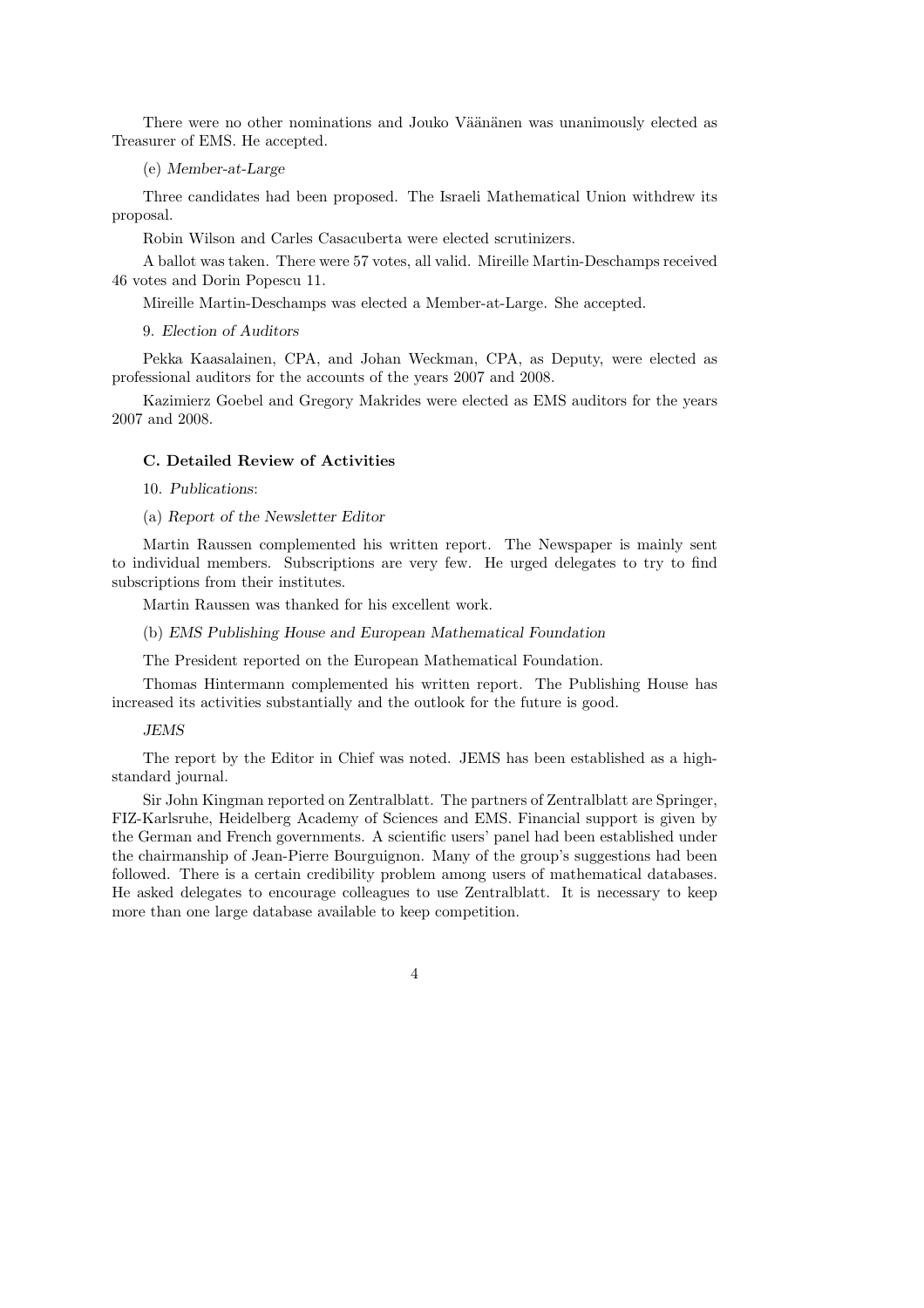# (c) An item from SMF

Société Mathématique de France had asked about collaboration and mutual support with the national societies and EMS. The President replied that EMS is very willing to pursue any useful cooperation.

#### 11. Report from the Publicity Officer

David Salinger's report was noted.

# 12. Reports from Society Committees:

#### (a) Applied Mathematics

The chair, Mario Primicerio had sent an extensive report. He invited all delegates to join a meeting of the committee after the Council meeting. He offered to include any interested delegate in the committee's mailing list. Norbert Mauser raised a number of concerns about the procedure in relation to this and other committees. These and other comments will be considered in due course by the EC.

### (b) Developing Countries

Tsou Sheung Tsun complemented the report she and Herbert Fleischner had submitted to the Council. Informal internal lecture notes in English from Oxford were put on CD-ROM and sent to Africa. The plan is to follow the scheme later in French and Spanish.

She and the other members were thanked for very active and productive work.

#### (c) Education

An extensive report had been received. Commenting on her report, Mina Teicher gave warm thanks to the Bonn MPI for their hospitality during the committee's meeting in Bonn. The committee wants to be present at ICIAM in Zurich in 2007.

## (d) Electronic Publishing

Pavel Exner reported that the committee is active but commented that the EMS Electronic Library might be vulnerable being dependent on a very small number of people. The journal part of ELib functions well, while the book section needs enlargement. Digitalisation of mathematical literature is to be pushed forward. A satellite conference to ICM2006 will take place in Portugal on digitalisation.

## (e) ERCOM

A written report had been submitted to Council. Sir John Kingman reported on the committee and introduced the new chair, Jan Karel Lenstra.

# (f) Group on Relations with European Institutions

Luc Lemaire made a report on the activities of the group. EMS has been able to gain some influence in the EU. The main task had been contacts with Brussels but also other European institutions were contacted.

## 5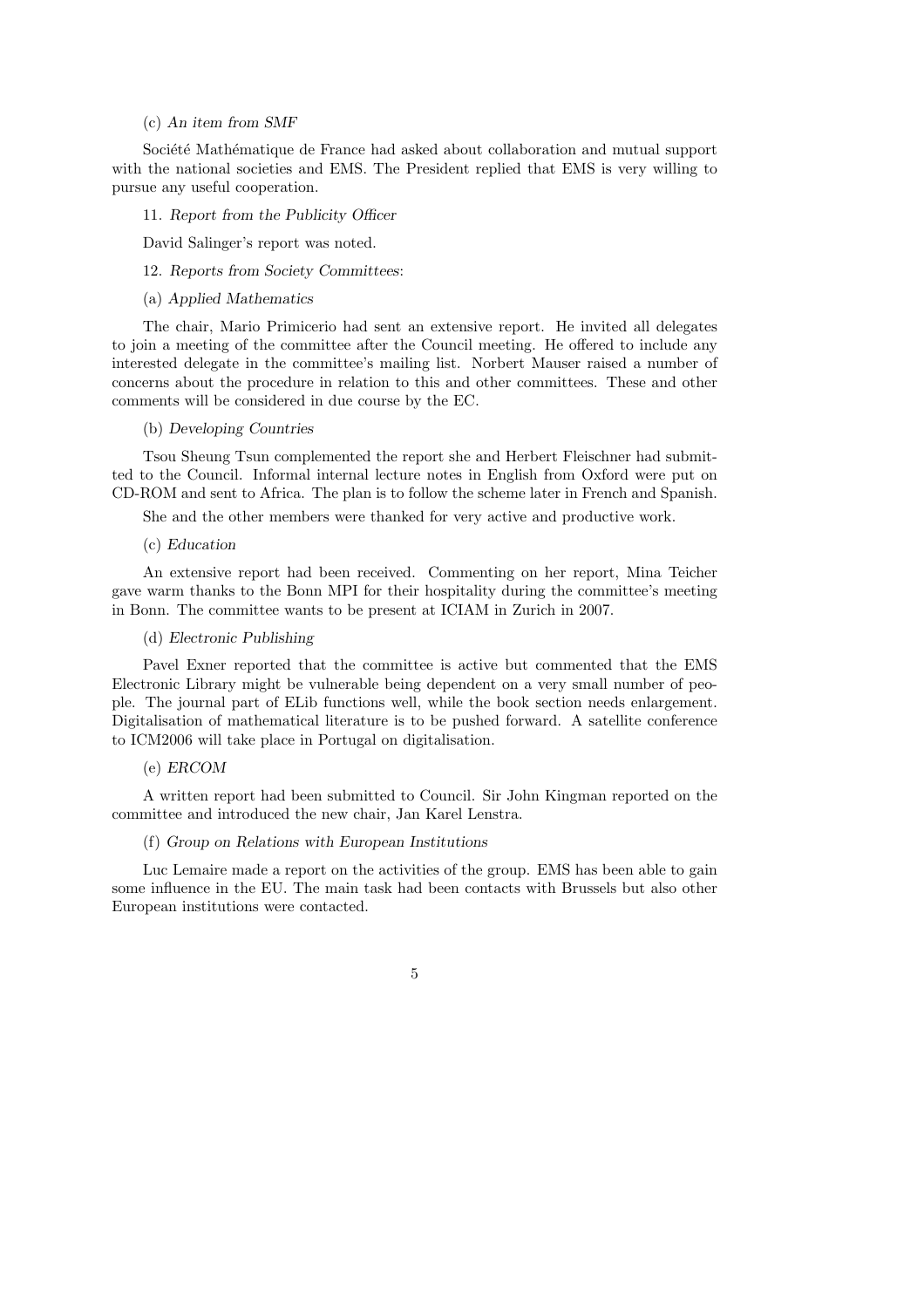# (g) Meetings

Luc Lemaire complemented his written report. The major activities included

– Summer Schools, with sizable funding from EU; the programme is running smoothly.

– EMS Mathematical Weekends had taken place four times and he encouraged the delegates to find new possibilities for future ones.

– No Diderot Mathematical Forums had taken place recently. He made a plea to delegates to be active in finding proposals.

– Joint Meetings with others (SIAM, UMALCA, national societies) had taken place, and delegates should discuss with colleagues proposals for future meetings.

– EMS Lectures had not taken place due to lack of proposals. He made a plea to delegates to be active in finding proposals.

## (h) Raising Public Awareness

Vagn Lundgaard Hansen had sent a report, which was complemented by Olga Gil-Medrano. In addition to the report she mentioned that there will a Special Activity at ICM2006 in Madrid organized by the EMS on Communicating mathematics to broad audiences. Her report was followed by a lively discussion and suggestions for future activities.

(i) Support of East European Mathematicians

The written report of this committee was noted. It was also noted that it is a very active committee.

(j) Women and Mathematics

Klaus Schmidt highlighted some items of the written report. The first priority is fact finding, what has changed in the past ten years. Mathematical education at school is an important issue as girls should be encouraged in their early studies. There is now more flexibility in the career structure for women, but no evidence for an increase in the number of permanent academic positions. In some countries there even seems to have been a decrease. He encouraged member societies to think of women when electing delegates. The Newsletter will publish information on the work of this committee.

The President asked for suggestions from delegates for members of any committees. The EC would adjust terms of office to achieve a better rotation of members.

# D. Future Developments

- 13. European Congresses of Mathematics
- (a) European Congress of Mathematics: 5ECM in 2008

Jan Karel Lenstra reported briefly on the 5ECM to be held on 14–18 July 2008. The web address is

# www.5ecm.nl

where one can find material on the congress, including the composition of the programme committee.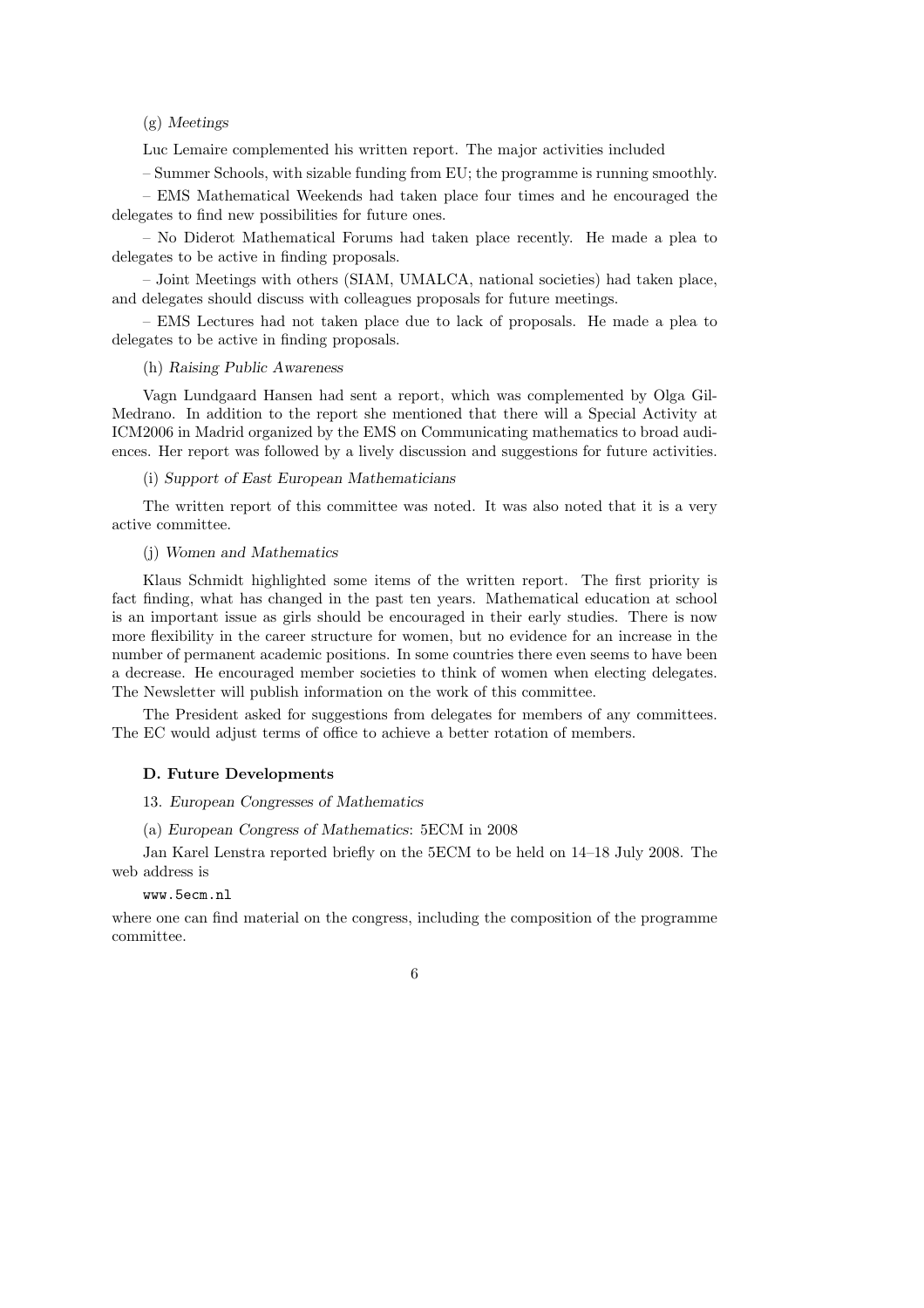## (b) Future Meetings: Bids for ECM in 2012

Andrzej Pelczar invited the mathematicians to Krakow in 2012 for the 6th ECM.

An official bid would be sent before the end of the year. The President urged the delegates to encourage their national societies to submit bids for the 2012 Congress.

#### E. Miscellanea

14. Any Other Business

The ICM2006 in Madrid had at the moment relatively few registered participants from Europe. The delegates were urged to e-mail in their countries advertising the Congress. Sir John Ball endorsed the plea. The ICM's should target young people and mathematicians from developing countries.

Marta Sanz-Solé reported on the scientific programme.

Rolf Jeltsch reminded the Council that the next ICIAM Congress will be on 16–20 July 2007 in Zurich.

Mats Gyllenberg informed the Council that a European Society of Mathematical and Theorerical Biology meeting will be held in July 2008 in Edinburgh.

(a) An item from SMF

The French Mathematical Society had asked about the policy of the EMS regarding the languages used in EMS. Council recognised the advantages of having a single language – English – for most purposes at the research level, but noted that school education was always in national languages. Translations of mathematical material into native languages should be encouraged.

## (b) ERCIM

Jan Karel Lenstra, Vice-President of ERCIM, described the consortium of 17 members, mostly institutes. The EMS Executive Committee had decided to start cooperation with ERCIM in a small group. Martin Raussen asked for an article to be published in the Newspaper.

## (c) OECD

Jean-Pierre Bourguignon informed Council of an OECD project on mathematics and industry that took a narrow instrumental view in which each industry was assumed to have its own restricted mathematical toolkit. He urged delegates to contact their OECD representatives to argue a wider view.

## (d) Other Matters

The President urged the delegates to contact industrialists and other persons to persuade them to inform their colleagues of the importance of mathematics to modern society.

Anatoly Vershik informed Council of the Euler conference organised by Russian Academy of Science in June 2007. More information can be found at www.pdmi.ras.ru/eimi or http://eulerfoundation.com/conference2007.htm.